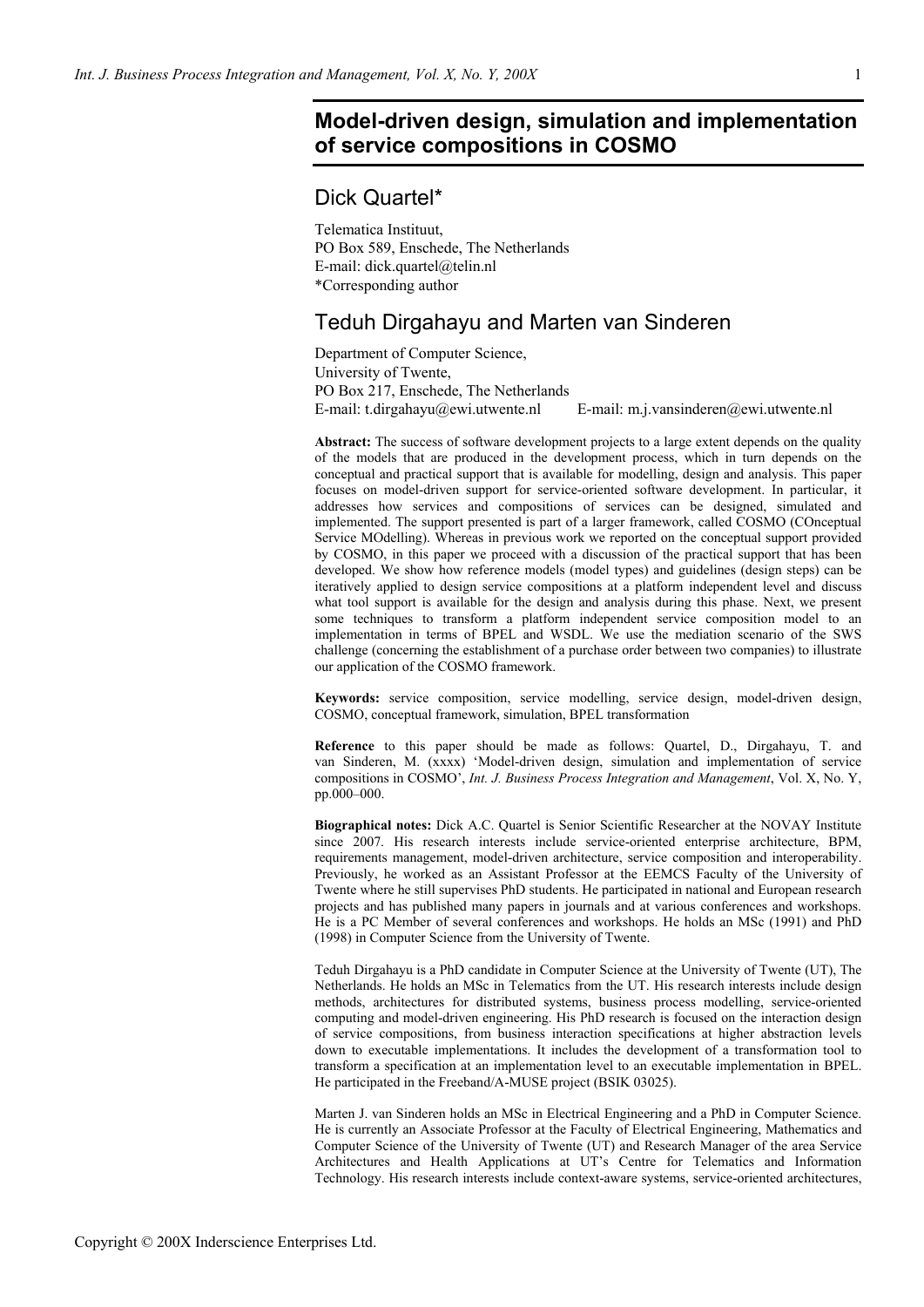model-driven design and enterprise interoperability. He was a Project Manager of the Dutch Freeband/A-MUSE project (BSIK 03025) on model-driven design of context-aware services and currently leads the Dutch GenCom/U-Care project (IGC0816) on tailorable and adaptive homecare services.

# **1 Introduction**

Service-orientation, model-driven development and semantic interoperability currently receive much attention from the research community and industry. Each of these paradigms aims at facilitating the development of ICT systems, in particular automated business processes and enterprise systems. Instead of considering these paradigms separately, we believe their combined application may offer additional benefits. This idea has been the starting point for the A-Muse project (http://a-muse.freeband.nl), in which we develop a methodology, comprising architectures, methods, techniques and tools, to facilitate the development of business processes and (mobile) applications.

To provide a conceptual basis for this methodology, the COnceptual Service MOdelling (COSMO) framework (Quartel et al., 2007) has been developed. The choice and definition of concepts in this framework has been guided by above-mentioned paradigms. Following the service-oriented paradigm, we want business processes and their supporting applications to be described in terms of the services they offer and new business processes and applications to be developed by composing existing services. For this purpose, COSMO defines a set of modelling concepts that capture the relevant properties of services, where relevance depends on the purpose of a service model, such as the specification, composition or discovery of services. Following the model-driven development paradigm, we want to model and relate services at successive abstraction levels. For this purpose, COSMO defines a small set of generic concepts that can be applied at multiple abstraction levels, in this way limiting the number of concepts that have to be used and making it easier to define the transformation of an abstract model into a concrete model including the assessment of its correctness. Following the semantic interoperability paradigm, we want service models to capture the semantics of the modelled services in terms of some conceptual model or ontology. For this purpose, COSMO provides (meta-)concepts to model the subject domain of a service, such that the effect or value that is established by some service can be modelled in terms of elements from this subject domain.

A quality of COSMO as compared to other conceptual frameworks, such as OWL-S (Martin et al., 2004) and WSMO (de Brujin et al., 2005), is the expressiveness of its behaviour modelling concepts. Furthermore, its abstract interaction concept and constraint-oriented modelling style allows one to model the interacting behaviour of services at higher abstraction levels, which facilitates separation of concerns and early analysis of service properties. Another quality of COSMO is the integration of behaviour and information modelling through a 'loose' coupling between behaviour and information modelling concepts. On the one hand, this integration allows one to model clearly how the behaviour of some service affects the status of its information (subject domain) model. And on the other hand, the loose coupling allows one to use different information modelling languages and supporting analysis techniques and tools to model a service's subject domain.

The objective of this paper is to demonstrate the application of COSMO for service composition. Whereas, in previous work, we have focused on the identification and definition of *conceptual* support, we address in this work the *practical* support that has been developed to apply the COSMO framework. The *practical* support presented in this paper consists of:

- 1 reference models and guidelines for designing service compositions
- 2 tool support for constructing and simulating service designs
- 3 transformation techniques to map a service composition design onto a BPEL/WSDL implementation.

The proposed reference models, guidelines, techniques and tools are illustrated through the elaboration of a service composition example.

The paper is further structured as follows. Section 2 introduces the basic modelling concepts from COSMO that are used in this paper. Section 3 describes different types of service models that can be constructed from these concepts. Section 4 describes the service composition example that is used in this paper. Section 5 discusses reference models and guidelines for designing service compositions, based on the service model types from Section 3. Section 6 presents tool support for constructing and simulating service models. Section 7 describes techniques to transform a service composition design to an implementation in BPEL/WSDL. Section 8 discusses related work. And Section 9 presents our conclusions and future work.

# **2 Basic concepts**

We define a *service* as the establishment of some effect through the interaction between two or more systems. This definition is based on a study of existing service definitions (Quartel et al., 2007) and captures two main characteristics of a service. First, a service involves *interaction* between systems, typically service users and providers. This interaction represents (part of) the external behaviour of the systems involved and abstracts from their internal functioning. Second, the interaction should provide some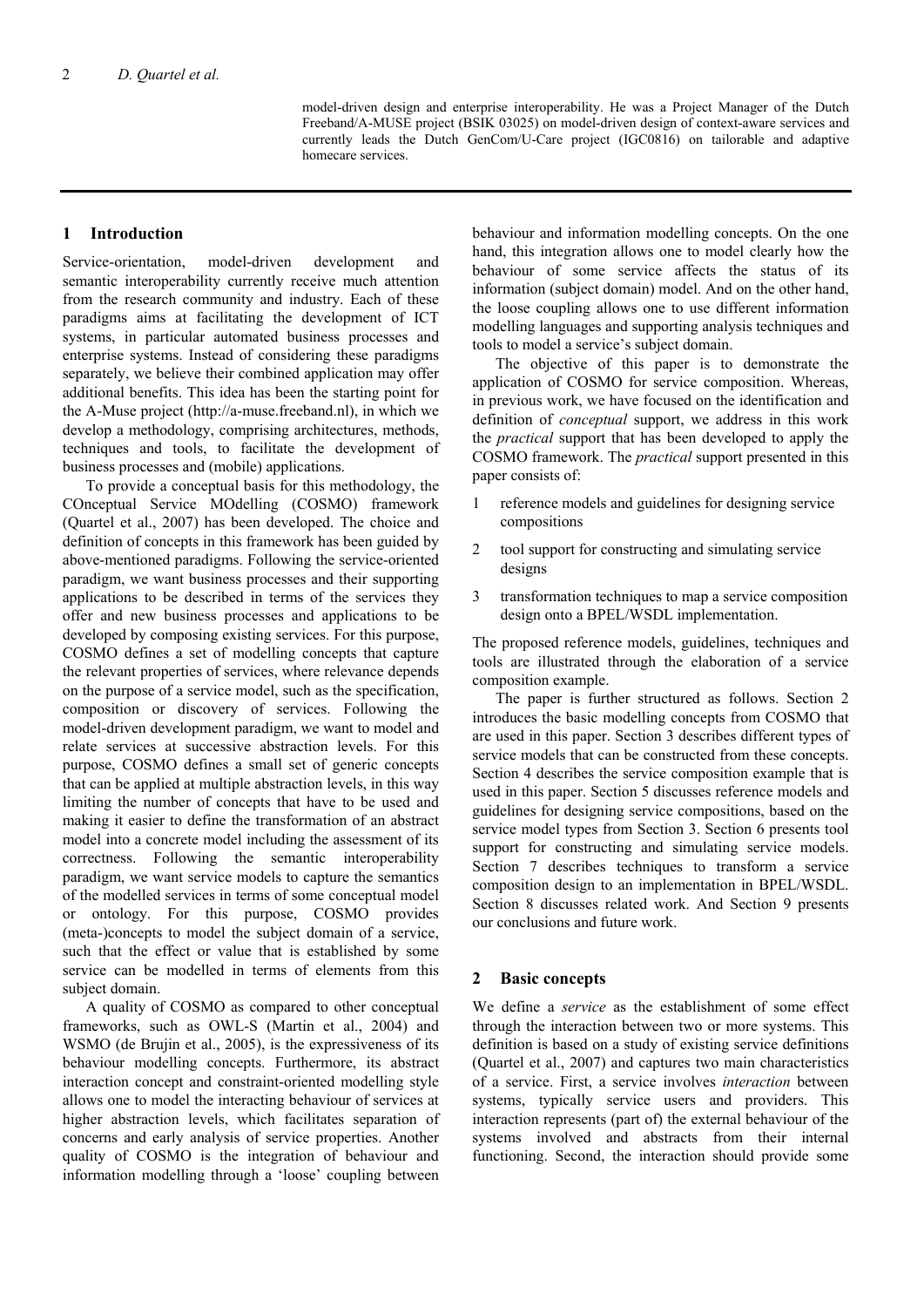value to the systems. This value is called the *effect* of the service.

The COSMO framework defines concepts to model services according to the definition given above, i.e., modelling their interacting behaviour and effect. These concepts have been classified into distinct groups, where each group represents a certain aspect of the services we want to model. The following aspects have been identified: structure, information, behaviour, goal and quality.

In this section, we present concepts for modelling the information and behaviour aspect. The goal aspect is considered here as far as it can be modelled using information and behaviour concepts. Furthermore, we focus on basic concepts, which represent elementary service properties and thereby determine the expressive power of the framework. Basic concepts can be combined into composite concepts to facilitate the modelling of frequently occurring compositions of service properties.

For a more detailed explanation of the concepts and the presentation of the meta-models that define the relationships among the concepts, we refer to Quartel et al., (2007).

# *2.1 Information concepts*

The effect of a service refers to elements in the subject domain of the systems involved in the service. The subject domain of a system comprises the entities and phenomena in the real world that are *identifiable* by the system. We use an *information model* to model a system's subject domain. This information model consists of *individuals* that represent the entities and phenomena from the subject domain, *classes* that represent the types of the entities and phenomena and *properties* that represent the possible relations between classes and individuals. An example of an information model is presented in Figure 6 in Section 4. This model does not include individuals and the valuations of their properties, which together we call the state of a system.

Various languages can be used to represent the concept of individual, class and property. Since these concepts underlie description logics (Baader et al., 2003), we often use OWL-DL (McGuinnes and van Harmelen, 2004) to represent information models in combination with SPARQL (Prud'hommeaux and Seaborne, 2007) to represent pre- and post-conditions on the state of an information model.

In this paper, we use UML class diagrams to represent information models. The concept of class maps to a UML class, the concept of property to a UML association and the concept of individual to a UML class instance (or object). To represent pre- and post-conditions on the state of an information model, a natural choice is OCL (OMG-OCL, 2006). However, to enable execution of these conditions during the simulation of service compositions (see Section 6), we have to map these OCL conditions onto Java. We have implemented this OCL-to-Java mapping using the Octopus tool (http://www.klasse.nl/octopus/index.html), but its explanation is beyond the scope of this paper. Therefore, we have chosen in this paper to represent conditions on the state of an information model directly in Java. Furthermore,

by using proper naming conventions Java expressions may be easier to understand than OCL expressions.

#### *2.2 Behaviour concepts*

The behaviour of a service comprises the interactions between the systems involved in the service and the relationships between these interactions. To represent this behaviour, we use the concepts of interaction and causality condition. In addition, we consider the concept of action as a useful abstraction of an interaction. The ISDL language (http://isdl.ctit.utwente.nl) is used to express these concepts. ISDL supports the modelling of the behaviour concepts of COSMO, such that each behaviour concept can be mapped directly, i.e., one-toone, onto an ISDL concept. Instead, languages like BPMN (OMG-BPMN, 2006) and UML activity diagrams do not support the COSMO interaction concept properly, since their notion of interaction is based on message passing.

### *Modelling activities*

An *interaction* represents an activity in which two or more systems produce some common result in cooperation. The interaction concept only considers the possible result that can be produced and abstracts from how this result is achieved. Consequently, an interaction is considered an atomic activity that either occurs and establishes the same result for all involved systems, or does not occur for any of the systems and therefore does not establish any result.

Each system may have different expectations on or responsibilities in the establishment of the interaction result. This is modelled by defining an interaction as the composition of two (or more) interaction contributions, one for each system involved. An *interaction contribution* represents the participation of a system in the interaction, by defining the constraints this system has on the possible interaction result, where the constraints represent the expectations or responsibility of the system.

For example, Figure 1 depicts a purchase interaction between a customer and a retailer. Interaction contributions buy and sell represent the participation of the customer and retailer in this interaction, respectively. The associated text boxes define the information attribute of the interaction contribution. This information attribute consists of a declaration part (upper part of the text box) and a constraint part (lower part of the text box). The declaration part defines the type of the interaction result by referring to some class of an information model and the attribute name. The constraint part defines the result constraints that must be satisfied by the interaction result, which are represented by Java expressions. In this case, both the customer and retailer want to establish a purchase order as the interaction result. The customer wants the pay a maximum price of 500 (e.g. euro) and wants the order to be delivered within five (say) days. The retailer, however, is only willing to accept orders from known customers and requires a minimum price. The information model underlying this example is explained in Section 4.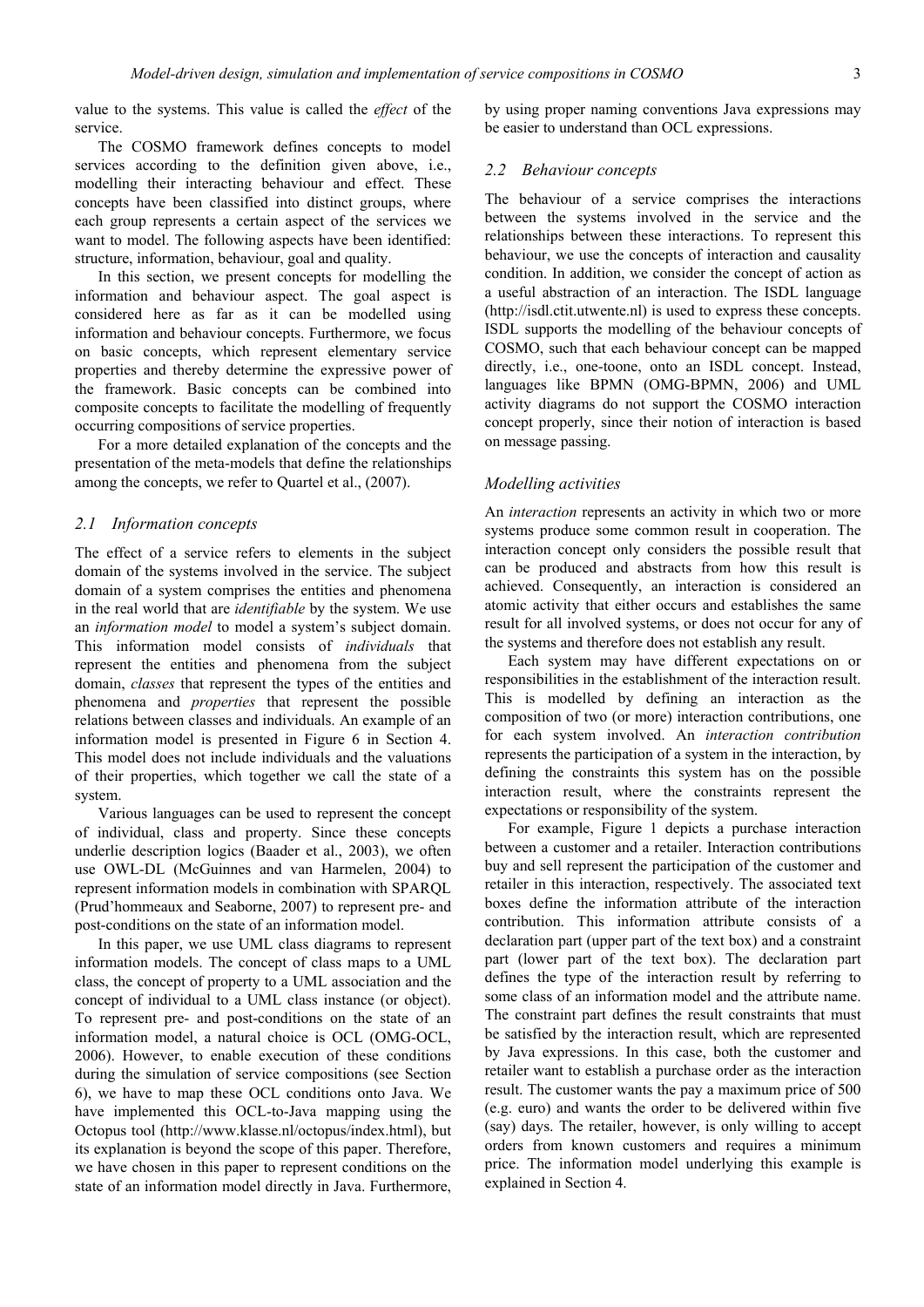#### **Figure 1** Purchase order interaction



The purchase interaction can only occur if the constraints of both the customer and the retailer can be satisfied. Where multiple results are possible that satisfy the constraints, only a single result (individual) is established. Since the interaction concept abstracts from how to select the result, the result is assumed to be selected non-deterministically.

An *action* represents an activity that is performed by a single system. Similar to an interaction, an action has an information attribute defining the type of the action result and the constraints on this result. The action concept is also used to model an interaction from a so-called *integrated perspective*. This perspective abstracts from the distribution of constraints over the systems involved, thereby considering these systems as a single (virtual) system. Accordingly, the action constraint is defined as the conjunction of the interaction contribution constraints. As opposed to the integrated perspective defined by the action concept, we say that, the interaction concept defines a distributed perspective of the same activity. An action is graphically expressed as an oval or circle. Examples of an action representing an integrated interaction are presented in Section 5.

# *Modelling related activities*

*Relations* between activities can be modelled in different ways, e.g., in terms of state transitions or temporal relations. We define relations in terms of causality relations. A causality relation defines for each activity a so-called causality condition, which defines how this activity depends on other activities. An activity is enabled, i.e., allowed to occur, if its causality condition is satisfied. Three basic conditions are distinguished:

- 1 an enabling condition to define that some activity must have occurred before another can occur
- 2 a disabling condition to define that some activity must not have occurred either before or simultaneously with another activity
- 3 a start condition to define that an activity is allowed to occur from the beginning of a behaviour and is independent of other activities.

These basic conditions can be combined using conjunction and disjunction operators to represent more complex causality conditions. In this way common workflow operators such as and/or-join and and/or-split can be modelled. Figure 2 depicts some frequently used relations between activities.





Figure 2 also shows that some action b that is enabled by another action a may refer to information attribute i of a. In this case the result constraint of b defines that the value its information attribute i is equal to the sum of the value of the information attribute i of a (i.e., a.i) and the value one. In addition, a so-called causality constraint is added to the enabling relation of b, which defines that b is only enabled if the value of the information attribute i of a is smaller than five. Compared to a result constraint, a causality constraint is only concerned with the attributes (results) of actions that enable b and not with the attributes of b itself. The conjunction of the causality condition that a must have occurred and the causality constraint a.i < 5 defines a precondition for the occurrence of b. On the other hand, the result constraint  $i = a.i + 1$  defines a post-condition on the occurrence of b.

To represent multiple related activities, the *behaviour* concept is introduced. A behaviour is associated with some system and defines the activities that are performed by this system, including the relationships between these activities. The activities that can be defined are actions and/or interaction contributions. A behaviour is graphically expressed as a rounded rectangle. Examples of behaviours are presented in the following sections.

### **3 Types of service models**

**Figure 3** Types of service models

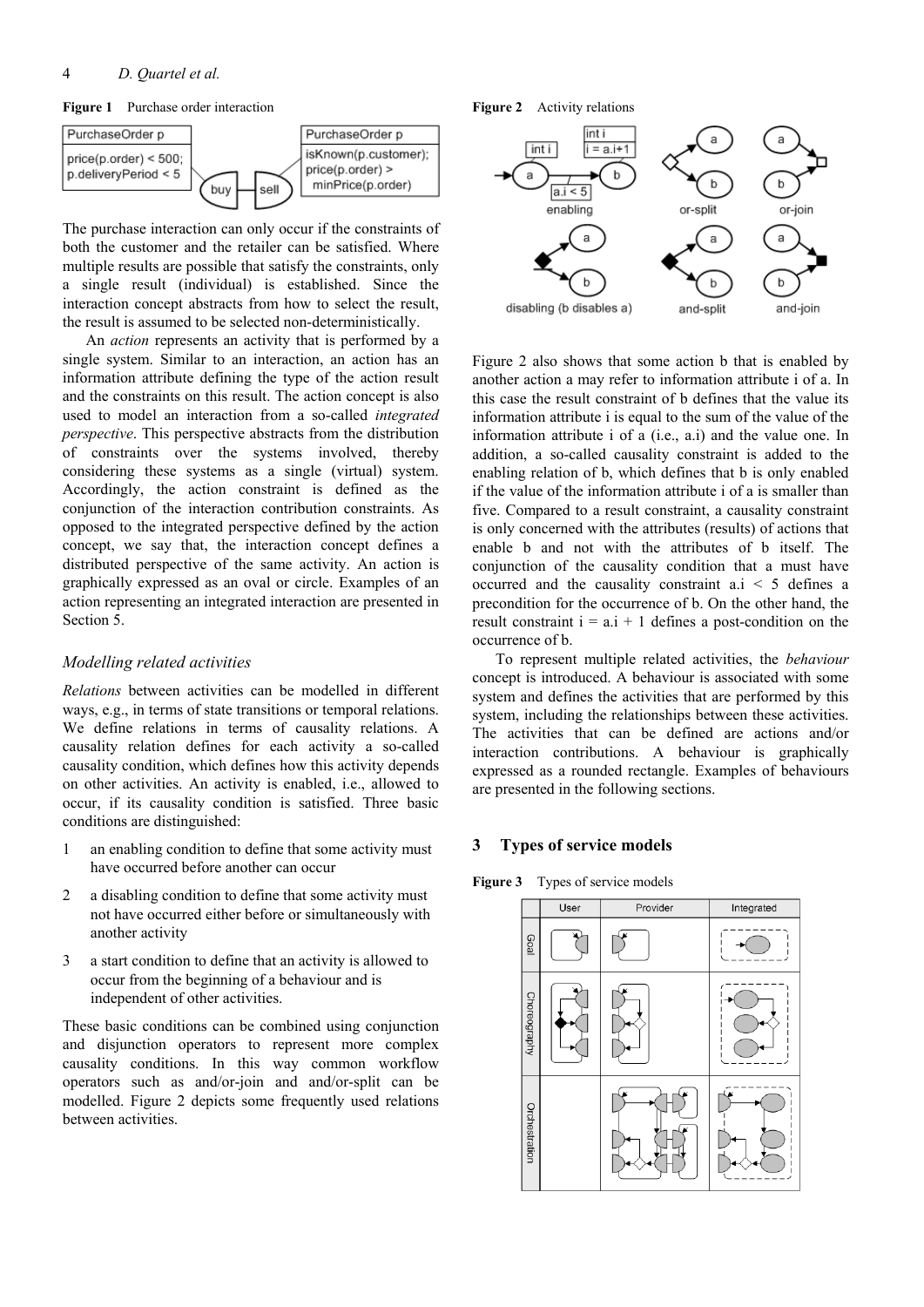The COSMO framework distinguishes different types of service models. These models vary in abstraction level and the role of the system that is being modelled. Figure 3 gives an overview of these model types.

#### *3.1 System roles*

The systems involved in a service are not modelled explicitly, but instead the roles they play in this service are modelled. The reason for this is that the same system may play different roles in different services. The role of a system is represented by the behaviour concept.

In this paper, we consider two generic roles: the user and provider roles. Typically, the user role invokes or requests the provider role to accomplish some effect or offer some value. Both roles represent partial, but complementary definitions of the service. The user role defines the service from the perspective of the user, i.e., the user's participation and is called the *requested service*. Similarly, the provider role defines the perspective of the provider and is called the *offered service*. We denote a system as a service user when it performs a user role and a service provider when it performs a provide role.

Apart from a user and provider perspective, we can also model services from a so-called integrated perspective. This perspective represents the joint behaviour of the offered and requested service, thereby abstracting from the distinction between a user and provider role. This more abstract model of a service is called the *integrated service* model. For this purpose, the action concept is used to represent joint (integrated) interactions.

### *3.2 Abstraction levels*

We distinguish three generic abstraction levels to model a service: as a single interaction, as a choreography of related interactions, or as an orchestration of other (sub-)services.

#### *Single interaction*

At the highest abstraction level, a service is modelled by a single interaction. For example, at this level the interaction in Figure 1 may represent a purchase service between some buyer and seller. The interaction result defines the effect of the service as a whole. The interaction contributions define constraints on this effect, representing the effect (or value) that is desired or requested from the service by the buyer and the effect that can be produced or offered by the seller.

We use this abstraction level to represent the *goal* of a service, which is considered synonym to the effect of the service (Lamsweerde, 2001). For example, interaction contributions buy and sell can be interpreted as representing the goals the buyer and seller have in mind when using the service. The goal of a service user is called *requested goal* and the goal of a service provider is called *offered goal* or capability.

The goal abstraction proves useful in modelling the embedding of a service in compositions of services and business processes, since it is represented as a single activity. This is further explained in Section 5. Furthermore, we consider goal models to be useful for concept-based (ontology-based) approaches to service discovery.

#### *Choreography*

A service can in general not be implemented as a single interaction, but has to be refined into multiple related, more concrete interactions. This abstraction level, called choreography, is illustrated in Figure 4(i) with a purchase service involving four systems: a buyer that wants to order articles, a bank that settles the payment with the buyer, a shipper that delivers the articles and a retailer that handles the order by requesting a bank to settle the payment and asking a shipper to deliver the articles after a response from the bank has been received.

Each of the systems plays a different role in the purchase service, which can be a user role, a provider role or a combination of both. From the perspective of each single role, the choreography exposes certain information that is irrelevant to this role. For example, the buyer is not interested in the interactions between the bank and retailer or between the retailer and shipper. Similarly, the retailer is not interested in the interactions between the buyer and bank and between the buyer and shipper. These roles actually represent local perspectives on the choreography. The local perspective of some role R can be made explicit by introducing a composite role that comprises the other roles and hides (abstracts from) their (internal) interactions. The composite role can be considered as the environment of role R. Figure 4(ii) and (iii) depict the local perspective for the buyer and bank (with its composite role indicated by a dashed shape), respectively.

Consequently, a local perspective considers only two roles, the role one wants to isolate and the role of the environment. Typically, one of these roles is characterised as the user role and the other as the provider role. For example, the seller and retailer in Figure 4(ii) and (iii) may be assigned the provider role, since they are invoked by the other role.

The choreography level is typically used to model, refine and relate the interfaces of the systems that are involved in a service.

#### *Orchestration*

This abstraction level considers the implementation of the service that is offered by a service provider as a composition of other services. We assume these services either exist or can be implemented directly (e.g., as a web-service) or again as a composition.

A commonly used technique to implement a service provider is through orchestration. In this case, the service provider is decomposed into a central coordinator (the orchestrator) that interacts with multiple other service providers. This technique typically uses the local perspectives on a choreography as a starting-point. For example, each of the services provided by the bank, retailer and shipper in Figure 4 could be implemented by an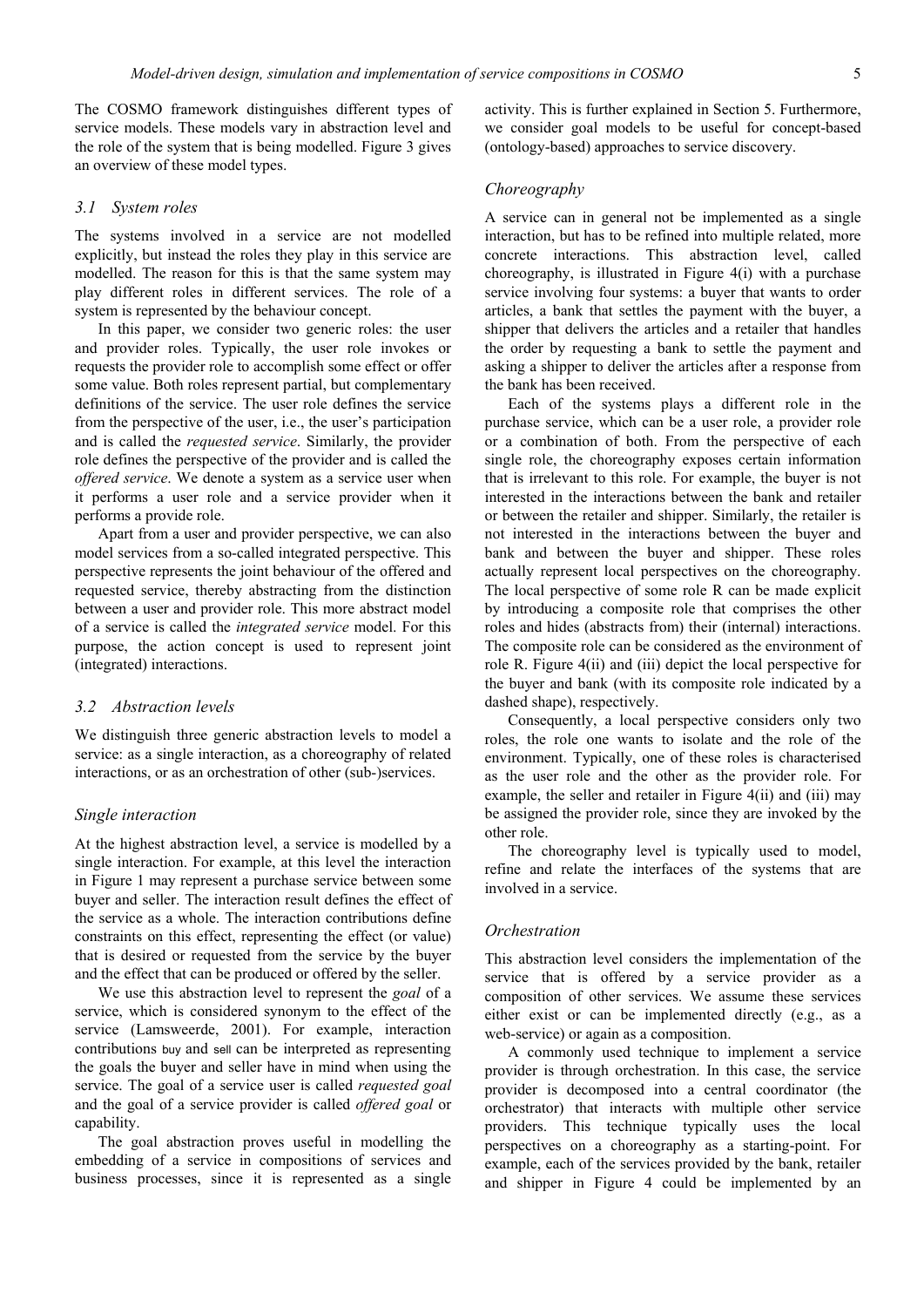orchestration. Examples of orchestrations are presented in Section 5.3.

Other techniques may be thought of to implement choreographies, e.g., a distributed protocol that implements all interactions between the systems in Figure 4(i). However, such techniques are considered outside the scope of this work.

#### **Figure 4** Example choreographies



#### **4 Example**

The concepts introduced in the previous sections constitute the conceptual basis for our proposed models, techniques and tools. These will be illustrated with a single service composition example.

The example is derived from the mediation scenario of the SWS challenge as described at http://www.sws-challenge.org. This scenario concerns the

**Figure 5** Mediation process (see online version for colours)

establishment of a purchase order between two companies Blue (customer) and Moon (manufacturer), which have different requirements concerning:

- 1 the interaction process, i.e., the order and content of message exchanges
- 2 the information model, i.e., the vocabulary that is used to describe the messages.

The challenge of this scenario is to develop a mediator that resolves the difference in the requirements of both companies. For simplicity, however, we will only consider differences in requirements on the interaction process. This suffices for the purpose of this paper.

The composition of the mediator and Moon's customer relation management (CRM) and Order Management (OM) system constitutes a service provider, called MediatedMoon (MM), which should offer a service that is interoperable with the service requested by Blue. The mediator acts as an orchestrator in this composition and is responsible for offering a service that is interoperable with the service requested by Blue through invoking the existing services provided by Moon's CRM and OM systems.

Figure 5 depicts the interaction process between the mediator, Blue and Moon's CRM and OM systems. Blue wants to send a request for a purchase order as a single message and also receive a confirmation as a single message. The purchase order contains customer information, e.g., the company name and address and order information, e.g., the order lines, order status and maximal delivery period.



*Source:* http://www.sws-challeng.org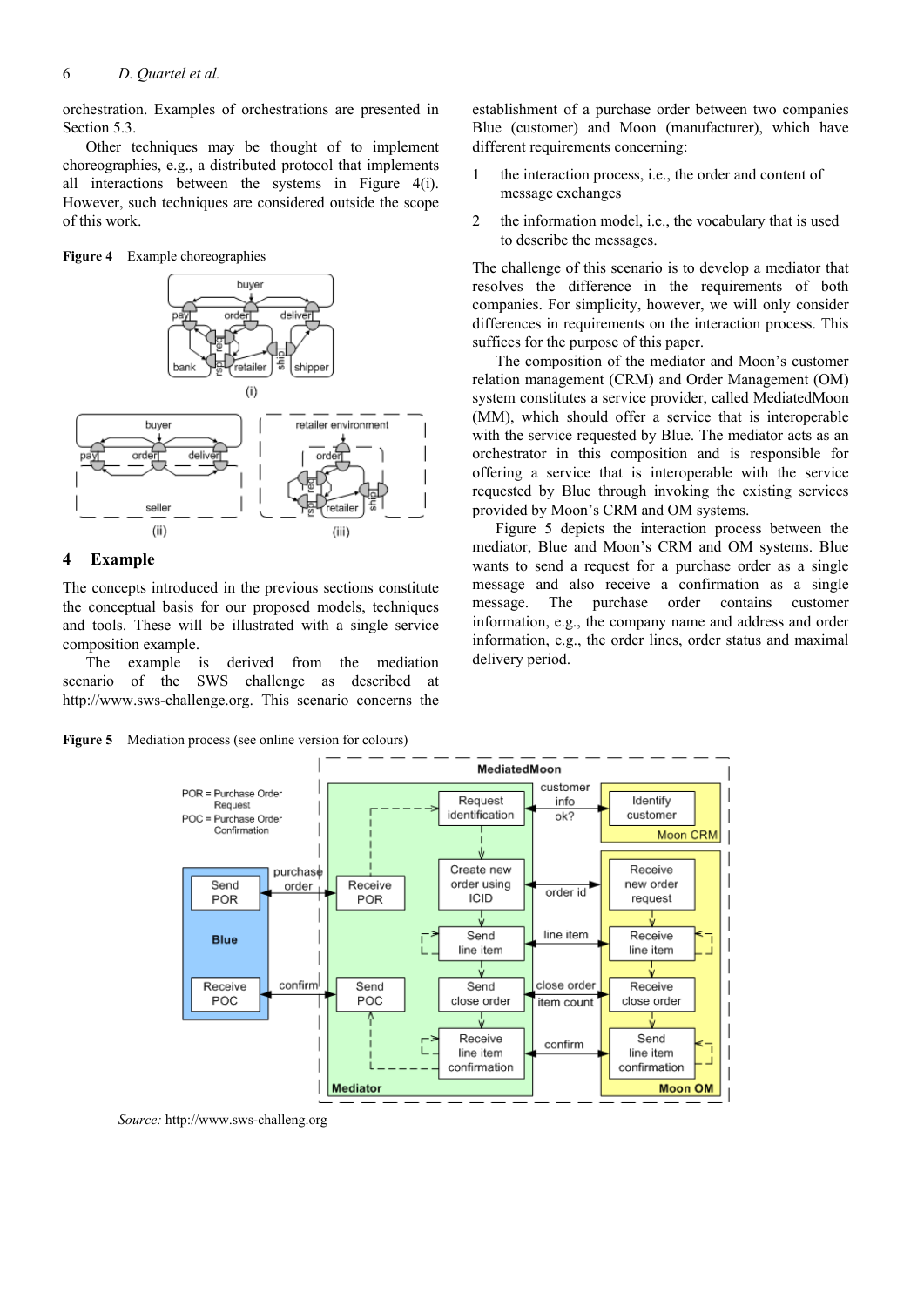Instead, the CRM system of company Moon first wants to receive a message containing the customer information, because only orders from known customers are accepted. Subsequently, the OM system of Moon handles the order, for which it assumes the following message exchanges:

- 1 the receipt of a request to create a new order, followed by the sending of a new order id
- 2 the receipt of individual order lines
- 3 the receipt of a close order request
- 4 the sending of confirmations for each order line that has been received, indicating that the order line is accepted or rejected, in case the article is out of stock or cannot be delivered in time.

The actual price of each order line is determined by Moon, based on some discount percentage that may differ per customer. Furthermore, Moon only accepts orders with a minimal total price.

Given the requirements of Blue and Moon, the main tasks of the mediator are:

- the splitting of a purchase order request from Blue into the verification of the customer information and the handling of the order information by the CRM and OM systems of Moon, respectively
- the splitting of a single order into multiple order lines, preceded by the creation of a new order and followed by the closing of the order
- the combination of the order line confirmations received from Moon into a single confirmation that is sent to Blue.

Figure 6 depicts the information model of Blue, Moon and the mediator, which is derived from the WSDL and complementary informal descriptions of the services provided by Blue, Moon and the mediator. Based on the explanation given above, the interpretation of the information model should be straightforward.





# **5 Modelling and design**

The types of service models presented in Section 3 can be used as reference models for service composition. During a service composition process, various design scenarios may be followed involving different design steps, in which some or all of these reference models are used as templates to model the composed service. A discussion of all possible design scenarios is however unfeasible within the scope of this paper. Instead, we illustrate in this section, the application of the reference models for the mediation example and discuss how these reference models can be used in a service composition process.

In order to organise the discussion of this section we use the schema in Figure 7, which illustrates the reference models and the design steps that can be made. In addition, these reference models and design steps have been given numbers by which they will be referred to in the rest of this section, where Roman numbers are used for models, e.g., (II) and Arabic numbers for steps, e.g., (1).

**Figure 7** Reference models and designs steps



### *5.1 Goal models*

Figure 8(i) depicts the requested goal model of company Blue and (ii) the offered goal models of the CRM and OM systems of company Moon. The requested goal model represents that Blue wants to establish a purchase order, with a maximum price of 500 (euro) and a maximum delivery period of five (days). The offered goal models of Moon's CRM and OM systems represent that Moon is willing (or capable) to accept any purchase order as long as the customer is known and the price exceeds some minimum price, respectively. In addition, Figure 8(iii) depicts the goal (capability) of Moon as a whole, which is formed by the conjunction of the goals of its CRM and OM services.

These goal models (II) can be used for different purposes:

1 To check if the requested and offered goals are interoperable. Goals are interoperable if their result constraints match, such that the conjunction of these constraints allows one or more results to be established. Interoperability at goal level is a necessary condition for interoperability at choreography level, since a choreography refines a goal.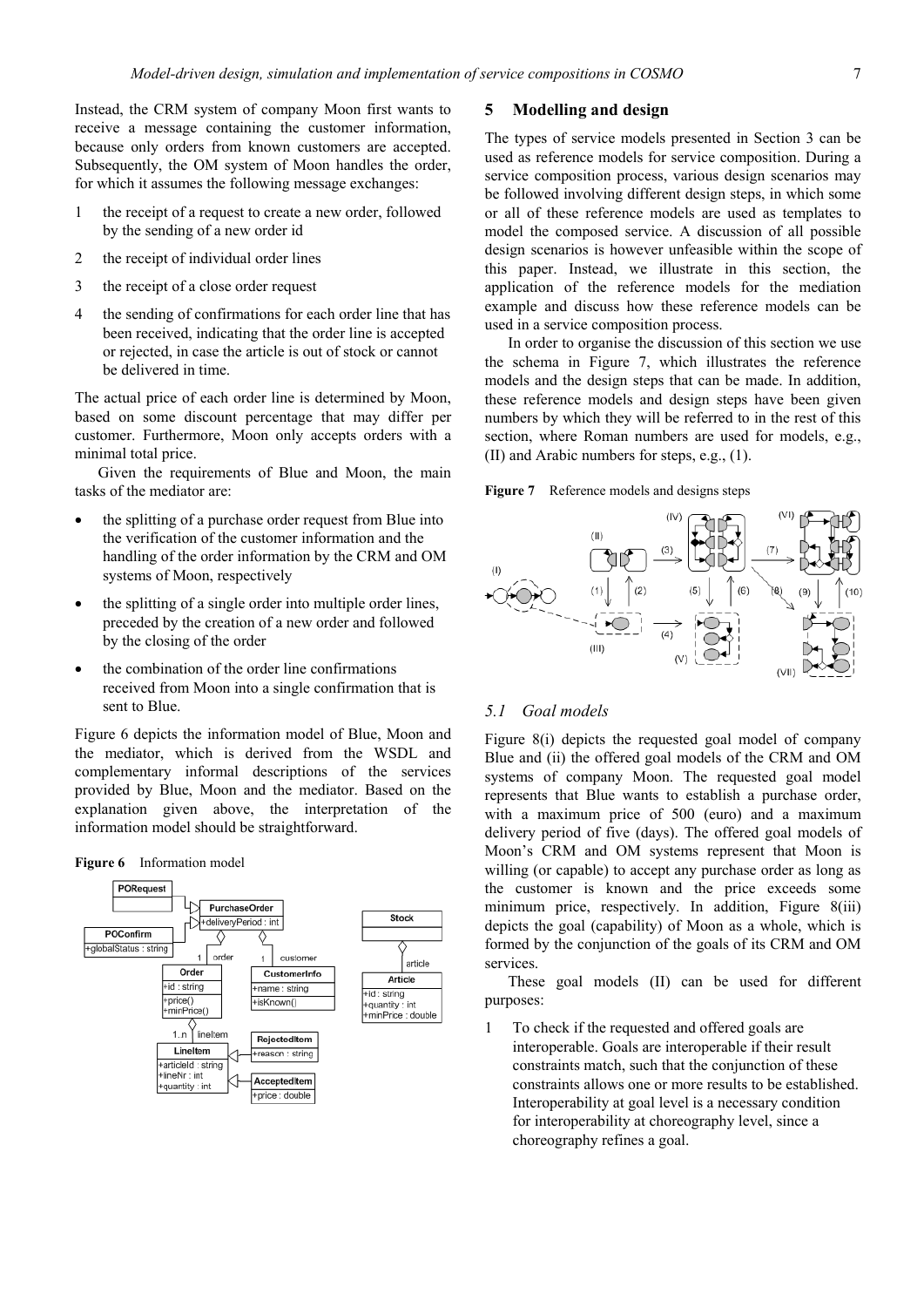### 8 *D. Quartel et al.*

2 To discover an offered service for some requested service (or vice-versa). A goal model seems a suitable abstraction to be used as starting point for service discovery. Based on a goal model, a first selection of services can be made that match at least the goal of the user (or provider). Subsequently, one can determine from this selection the services that are interoperable at choreography level (see Section 5.2).

#### **Figure 8** Requested and offered goal models (see online version for colours)



The requested and offered goal models of Figure 8 can be integrated (Step 1) into a joint goal model (III) as depicted in Figure 9(i). This joint goal model abstracts from the distribution of constraints (responsibilities) over the service user and provider. This allows one to model a service as a joint (inter)action and use this action as a building block to model some task in a business process (I), as depicted in Figure 9(ii).

Alternatively, one may start with the definition of a business process model (I) and decide that some task has to be supported by some external service. Subsequently, one can decompose (2) this task into an interaction, i.e., a distributed goal model (II), to define the goal that is requested by the entity that coordinates the business process and the capability that is (assumed) to be offered by the external service. In this way, the design step is used to decide about the responsibility of the coordinator and the external service in performing the task.

**Figure 9** Integrated goal and embedding in business process (see online version for colours)



# *5.2 Choreography models*

Figure 10 depicts models of the choreography requested by Blue, the choreography offered by Moon's CRM and the choreography offered by Moon's OM system. For brevity, some of the information attributes and constraints have been

omitted. In addition, the definition of sub-behaviours ReceiveItems and ConfirmItems have been omitted, which represent the reception and confirmation of a single order line item, respectively. The double-lined rounded rectangles represent the repetitive instantiation of these behaviours, in order to model that multiple line items may be received and confirmed. The number of repetitions is determined by the repetition constraints 'true' and 'e.i  $\leq$  e.v. size()'. In this case, new order line items can be received until interaction closeOrder occurs and disables the ReceiveItems subbehaviour. These line items are stored in the global behaviour variable order, which is represented by a parallelogram symbol. Confirmations are sent until all line items from order have been confirmed, as represented by constraint 'e.i  $\leq$  e.v. size()', where e.i and e.v denote parameters i and v of entry point e, respectively. Parameter i represents the index of the next line item to be confirmed, which is increased inside sub-behaviour ConfirmItems.

#### **Figure 10** Requested and offered choreography models (see online version for colours)



The purpose of the requested and offered choreography models (IV) is

1 To design the abstract service interfaces by modelling the interactions that have to be implemented. These interactions (and thus, the interfaces) could again be modelled at different abstraction levels. Here, we assume an abstraction level at which each interaction can be implemented by a single (web service) operation. The refinement of these interactions into operations is described in Section 7.1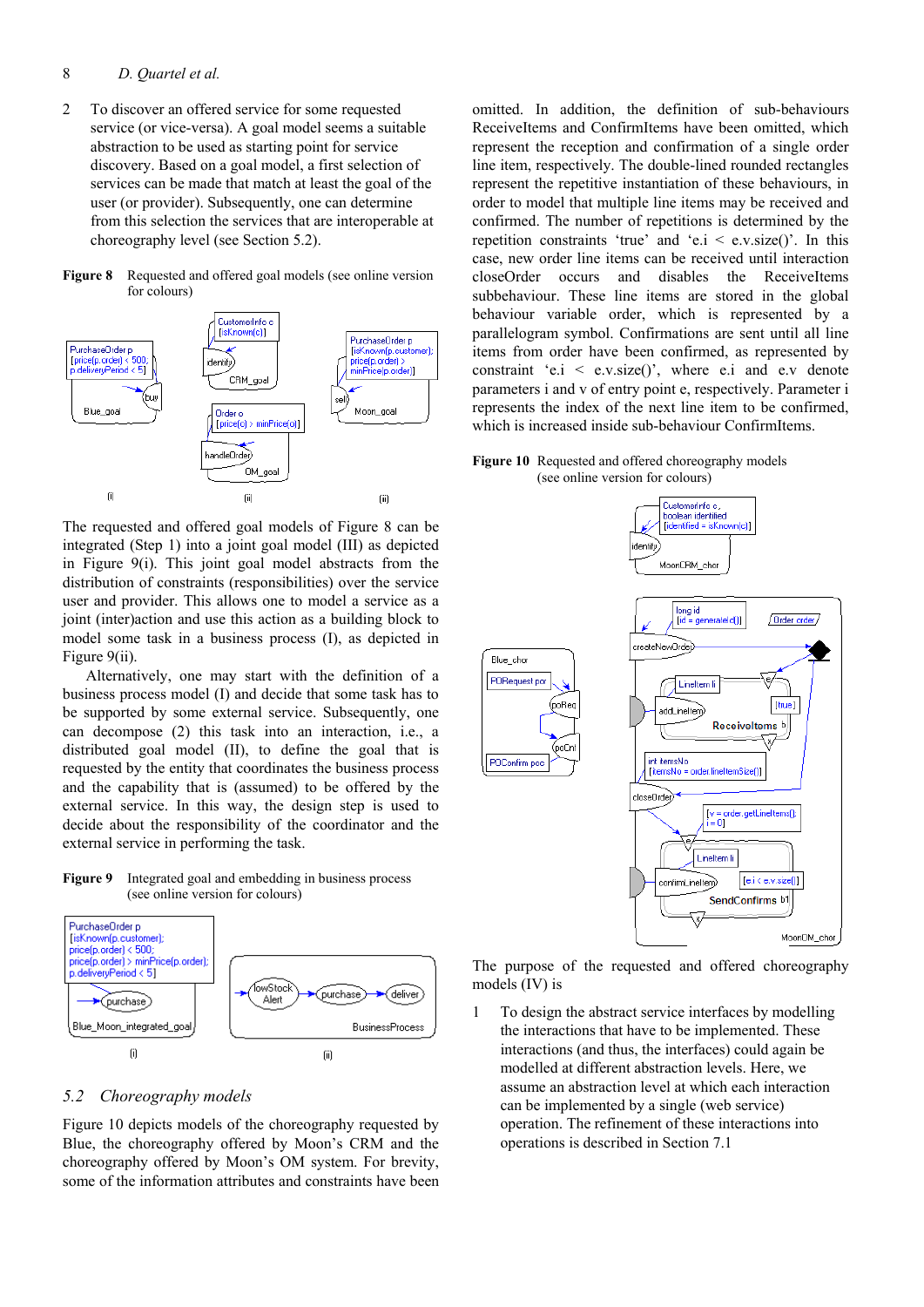2 To check the interoperability of the requested and offered choreography models. Choreographies are interoperable if their interactions have matching constraints (post-conditions) and relationships (preconditions), such that a service execution can reach the final interaction(s).

The requested and offered choreography models can be obtained from the corresponding goal models through refinement (3) or alternatively by a discovery request that produces besides a goal model also a choreography model that conforms to the goal model. Conformance holds if the goal model is a proper abstraction of the choreography model (reverse of 3).

In this example, however, the requested and offered choreographies do not match. To bridge the gap between these choreographies, service provider MM as presented in Section 4 has to be designed. This design is presented in Section 5.3.

Analogously to the integration of goal models, a requested and offered choreography model with matching interactions can be integrated (5) into a joint choreography (V). Figure 11 depicts this for a simplified version of a requested and offered OM choreography. The joint choreography model can be used for different purposes:

- 1 To analyse the interoperability of the relationships between the interactions in the requested and offered choreography. The joint model facilitates, e.g., reachability and deadlock analysis, because it defines the conjunction of the relationships (causality conditions) of the interactions. For example, the joint model of Figure 11 clearly reveals a mutual dependency (deadlock) between joint actions closeOrder and confirmLineItem.
- 2 To refine the joint goal model (4). Based on this refinement, the interfaces of the service user and provider may be designed by decomposing the joint model (6). This scenario postpones the distribution of responsibilities over the user and provider, as compared to a scenario using the design steps (2) and (3). For example, this allows one to decompose only a subset of the actions in the joint model and making each of the remaining actions either a complete responsibility of the user or of the provider.





### *5.3 Orchestration models*

Figure 12 depicts the structure of an orchestration model (VI) that implements service provider MM. A starting point for the design of the mediator is the definition of a model that consists of three parts: an offered choreography MMoff that matches the requested choreography of Blue and two requested choreographies (CRMreq and OMreq) that match the offered CRM and OM choreographies of Moon. As an initial match, one could simply take the 'mirror' of each of the choreographies that have to be matched.

**Figure 12** Structure of MM (see online version for colours)



The specification of choreography MMoff determines what should be implemented by MM. The orchestration model should be a correct refinement (7) of this choreography and can therefore be used as a reference for assessing conformance.

In subsequent design steps, these choreographies MMoff, CRMreq and OMreq have to be related and their interaction constraints may have to be relaxed or narrowed to satisfy the requirements of Blue and Moon. Figure 13(i) depicts the resulting model of the orchestrator. Again, for brevity, the definition of the sub-behaviours and some information attributes has been omitted. However, it should be easy to recognise the mediation tasks as described in Section 4.

As an intermediate design step, the offered choreography MMOff could be refined (8) into a so-called goal-based orchestration model (VII), as depicted in Figure 13(ii) and (iii). This model refines the choreography by modelling joint actions that represent sub-goals in performing the mediation process. The purpose of this model is to focus first on what has to be done by the orchestration, while abstracting from how this is done. Subsequently, these goals may be refined (10) into choreography models. This step may 'reuse' design steps (2), (3) and (4), which illustrates recursion in the design process, since goal and choreography models and the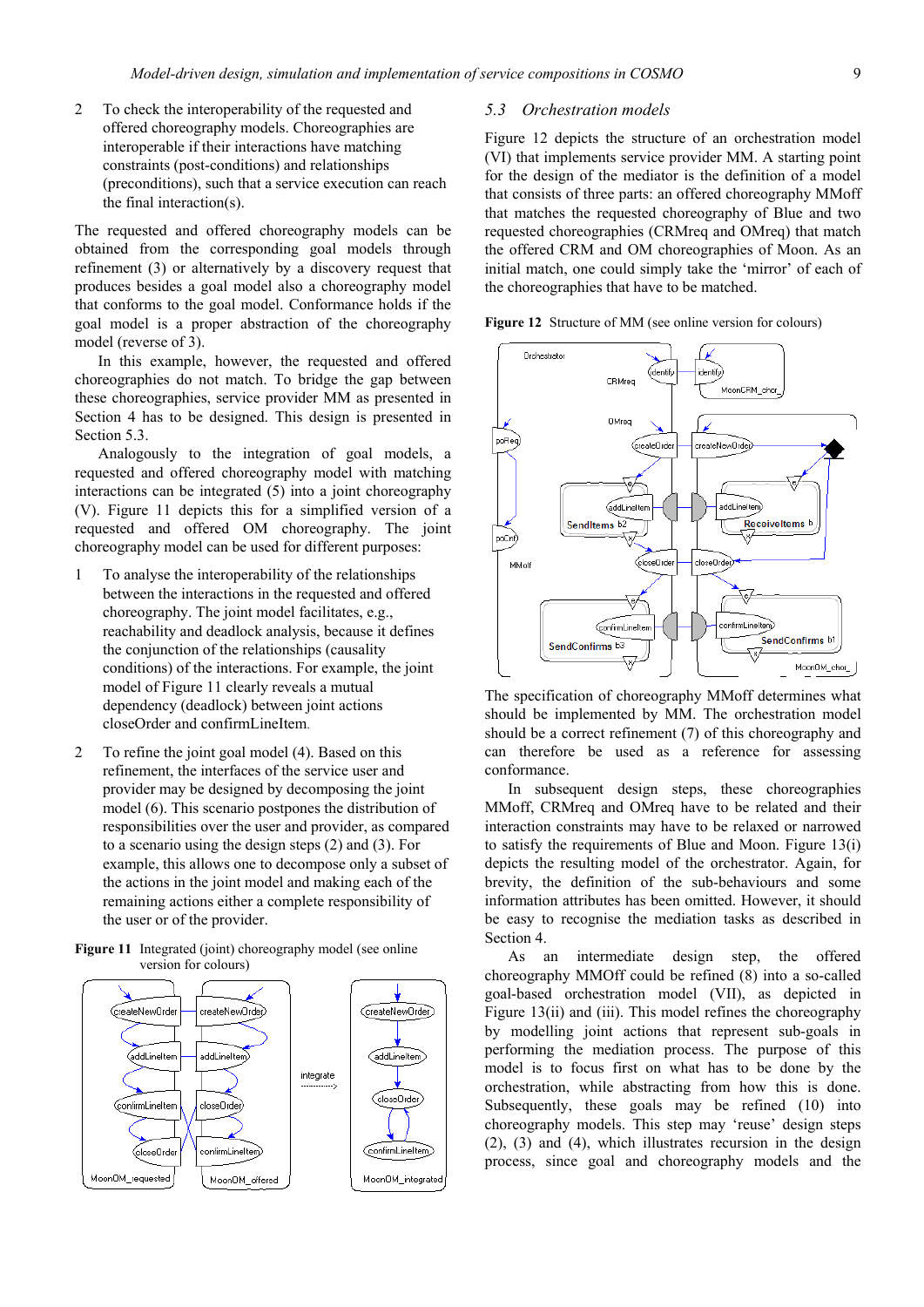associated design steps can be re-used in the design of an orchestration model.

Alternatively, one could choose to derive a goal-based orchestration model from the detailed orchestration in Figure 13(i). The purpose of this abstraction step (9) would be to facilitate the analysis of the orchestration model, for the same reasons as explained in Section 5.2.





# *5.4 Consistency between models*

In the foregoing sections, we have introduced and explained the use of a number of reference models for designing service compositions. Since reference models may serve different purpose, various design scenarios are possible that may involve several instances of the reference models.

A concern when using multiple models in a design process is the consistency between these models. Two types of consistency relations have been identified: *interoperability* (of service models at the same abstraction level) and *conformance* (between service models at different abstraction levels). Techniques to describe and analyse these relations using the COSMO concepts have been presented in Quartel and van Sinderen (2007).

# **6 Editing and simulation**

To support the design and analysis of the behaviour models presented in the previous section, we have developed an integrated editor and simulator for the ISDL language. For the creation of information models, we use existing tools. For example, we use Protégé (http://protege.stanford.edu/) to create OWL models and Eclipse plug-ins to create UML models. In this case, we have used the Omondo EclipseUML (http://www.omondo.com/), which automatically generates Java code from class diagrams, including the reverse engineering of these diagrams from Java code.

### *6.1 Editing support*

The editor, called Grizzle (http://isdl.ctit.utwente.nl), enables one to create and manipulate the graphical representation of an ISDL model. The main features of this editor are listed below.

- *Syntax checking*. The graphical syntax is validated on request of the user or before performing certain operations on the model. The source of a syntax error is indicated both textually and by highlighting the corresponding part in the graphical representation.
- *Model organisation*. A behaviour model may consist of multiple (sub-)behaviour definitions. These definitions can be organised over different sheets, which are implemented by separate tabs in the editing window.
- *Ecore XMI export*. The abstract syntax of ISDL is defined by a meta-model in the Ecore meta-modelling language of EMF (www.eclipse.org/emf). Grizzle can export an ISDL model as an instance of this meta-model (in Ecore XMI format).
- *Petri net export*. A mapping from ISDL to Petri nets has been defined. Currently, monolithic behaviour definitions can be exported to Petri nets in a format that can be read by CPNTools (http://wiki.daimi.au.uk/cpntools.wiki).
- *Language profiles*. The editor supports ISDL dialects, which are specialisations or extensions of ISDL. Typically, a dialect introduces specialised or extra language elements as compared to the basic ISDL language. Which language elements can be used in some dialect, including the syntax rules, are defined in a so-called language profile. When creating a new behaviour model, the user can select one of the available profiles.
- *Stereotyping*. Most graphical language elements can be annotated with stereotypes (Quartel et al., 2005). A stereotype consists of a name and zero or more properties and a set of constraints, where a stereotype property consists of a name-value pair. This stereotype information can be used, e.g., to specialise the represented concepts by adding specific modeling information, which is an alternative to defining an ISDL dialect with specialised language elements.
- *Splitting and joining behaviours*. The editor supports two transformations on behaviour models:
	- joining two interacting behaviour models into a single integrated behaviour model by transforming interactions into joint actions and the inverse, i.e.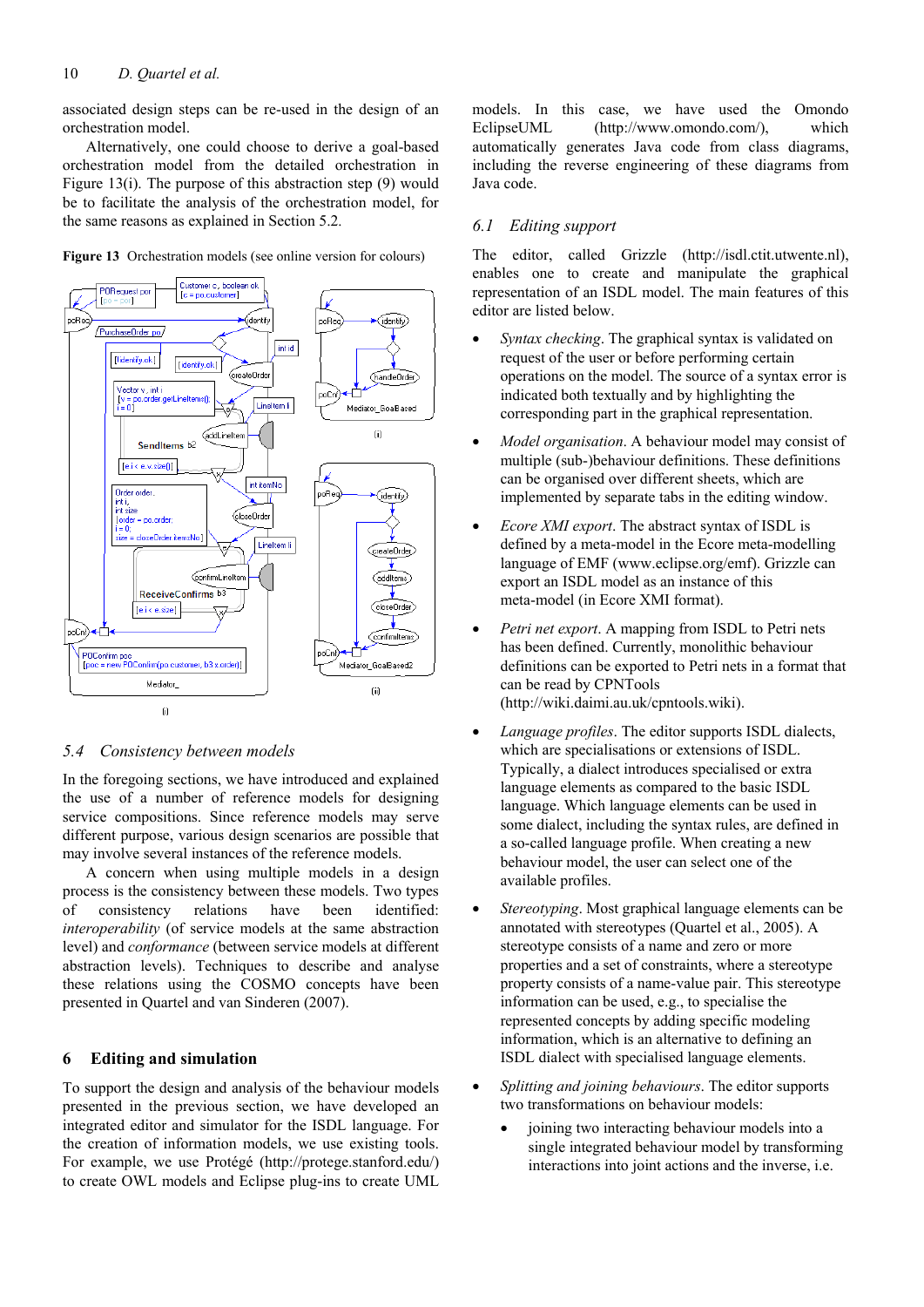splitting a single integrated behaviour model into two interacting behaviour models by transforming joint actions into interactions.

These transformations support the vertical design steps in Figure 7 as explained in Section 5. Figure 14 shows two screen shots that illustrate the splitting transformation.

- *WSDL import*. In order to support modelling the behaviour of web-services, a user may import a WSDL specification by providing the URL of this specification. The user can choose to either import a single operation, single port type or the complete WSDL definition. Accordingly, a behaviour model of a single operation, port type or complete web service is generated, including the attributes of the operations. Section 7.1 presents the language elements that are used for representing web service operations.
- *Simulation front-end*. The editing interface is also used as a front-end for simulating behaviour models. The simulator is explained in the following section.

# *6.2 Simulation support*

The ISDL simulator, called Sizzle (http://isdl.ctit.utwente.nl), allows a user to analyse the possible executions of some behaviour. The simulation of a behaviour B consists of the following steps:

- 1 The *preparation* step. This step determines the activities of B that are enabled, based on the current simulation status. An action is enabled if its causality condition is satisfied and at least a single result value can be established. As compared to an action, an additional requirement for the enabling of an interaction contribution is that the causality conditions of all other interaction contributions involved in the same interaction are satisfied. If the condition of one of these contributions is not satisfied, the interaction cannot be executed and thus none of its contributions occur.
- 2 *The user interaction step*. This step colours the activities in the editing window. Enabled activities are coloured green and executed activities are coloured yellow. The user can select one of the enabled activities for execution.
- 3 The *execution* step. This step executes the selected activity and updates the simulation status accordingly. After this step, the simulation returns to Step 1.

Figure 15 depicts the editor in simulation mode. The editing window displays the behaviour model and the colouring of activities. The left window shows the simulation tab, which displays the simulation tree. This simulation tree represents the hierarchy of super/subbehaviours and those activities that have been executed.

**Figure 14** Splitting of an integrated behaviour (see online version for colours)

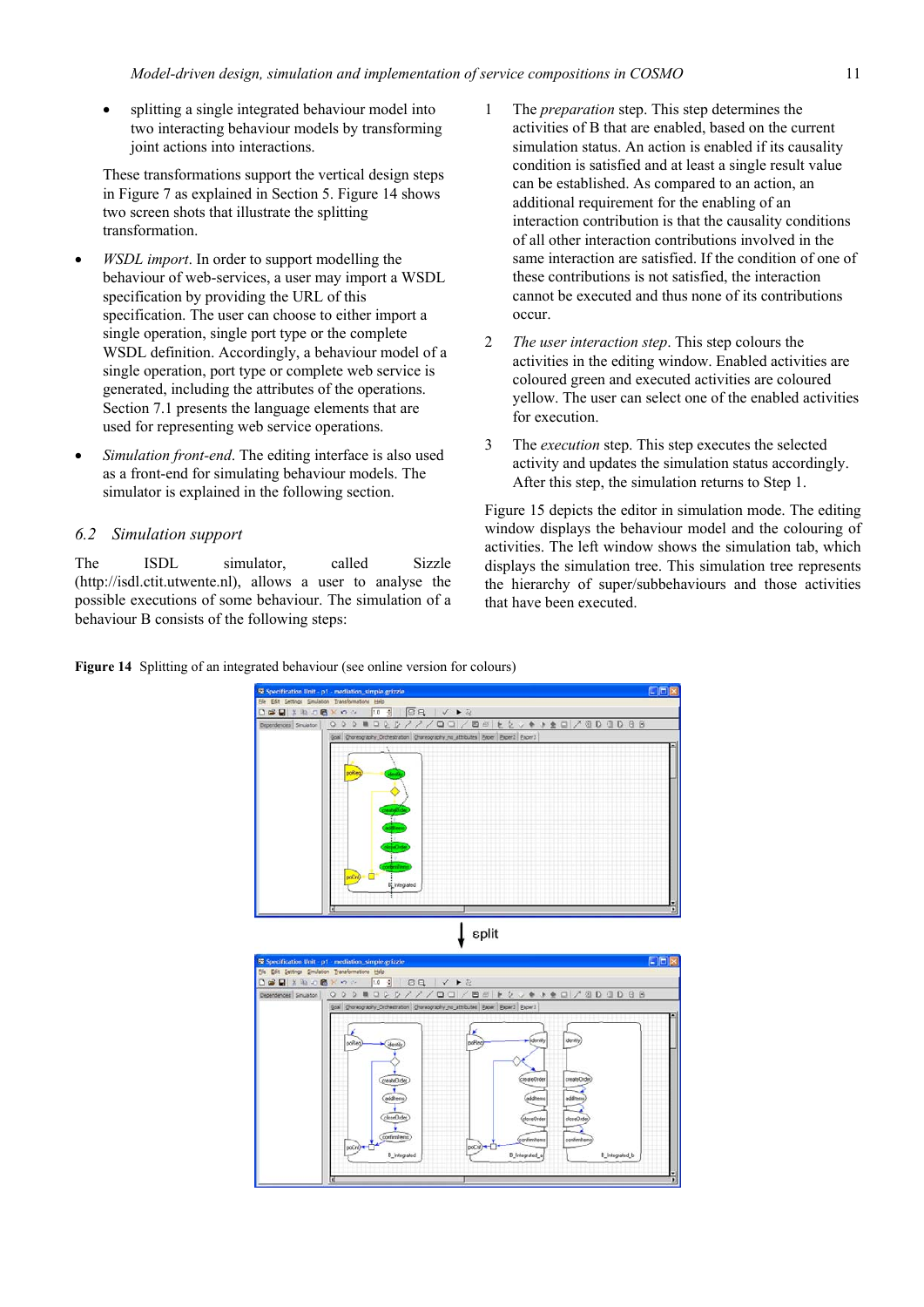# 12 *D. Quartel et al.*

**Figure 15** Behaviour simulation (see online version for colours)



The main characteristics of the simulator are listed below.

- *Causality semantics*. The simulator implements the causality-based semantics of ISDL faithfully. The simulation status maintains the causal dependencies between activities to enforce, e.g., that some activity can only refer to results of activities that have directly or indirectly caused the execution of this activity. In contrast, an interleaving semantics would allow an activity to refer to any activity that temporally preceded the execution of this activity. For an elaboration of the causality semantics of ISDL, we refer to Quartel et al. (2002).
- *Interaction semantics*. Considering the establishment of the interaction result, an interaction represents a kind of negotiation in which the interaction contributions represent the negotiation constraints. The following basic types of negotiation are distinguished:
	- value matching, in which all involved contributions propose a single result value of some type
	- value passing, in which one contribution proposes a single result value of some type and all other contributions accept all or multiple values of this type
	- value generation, in which none of the contributions propose a particular result value, but instead accept all or multiple values of some type.

The latter type of negotiation is difficult to implement without making assumptions about the Java types that are used to represent the interaction result type. Therefore, in case of value generation, the simulation user is required to propose a value when selecting an interaction for execution. Subsequently, the validity of this value is assessed against the constraints.

- *Transformation to the basic ISDL profile*. Simulation is performed on the basic ISDL profile, which comprises the basic COSMO concepts. Composite or specialised concepts used by other profiles are transformed to the basic profile before simulation. In fact, a requirement on the introduction of a new profile is that its concepts can be mapped to the basic profile. This enforces consistency and compliance of a new profile with the COSMO framework.
- 'Live' simulation of web-services. The simulator provides hooks in the simulation process to execute application code upon execution of an activity. When modelling an orchestration of web services (as discussed in Section 7), this enables us to perform real web service invocations and incorporate the results that are returned by web services during the simulation. For this purpose, stubcode is linked to an interaction contribution that represents a web service invocation. This code is generated automatically based on stereotype information that has to be defined for the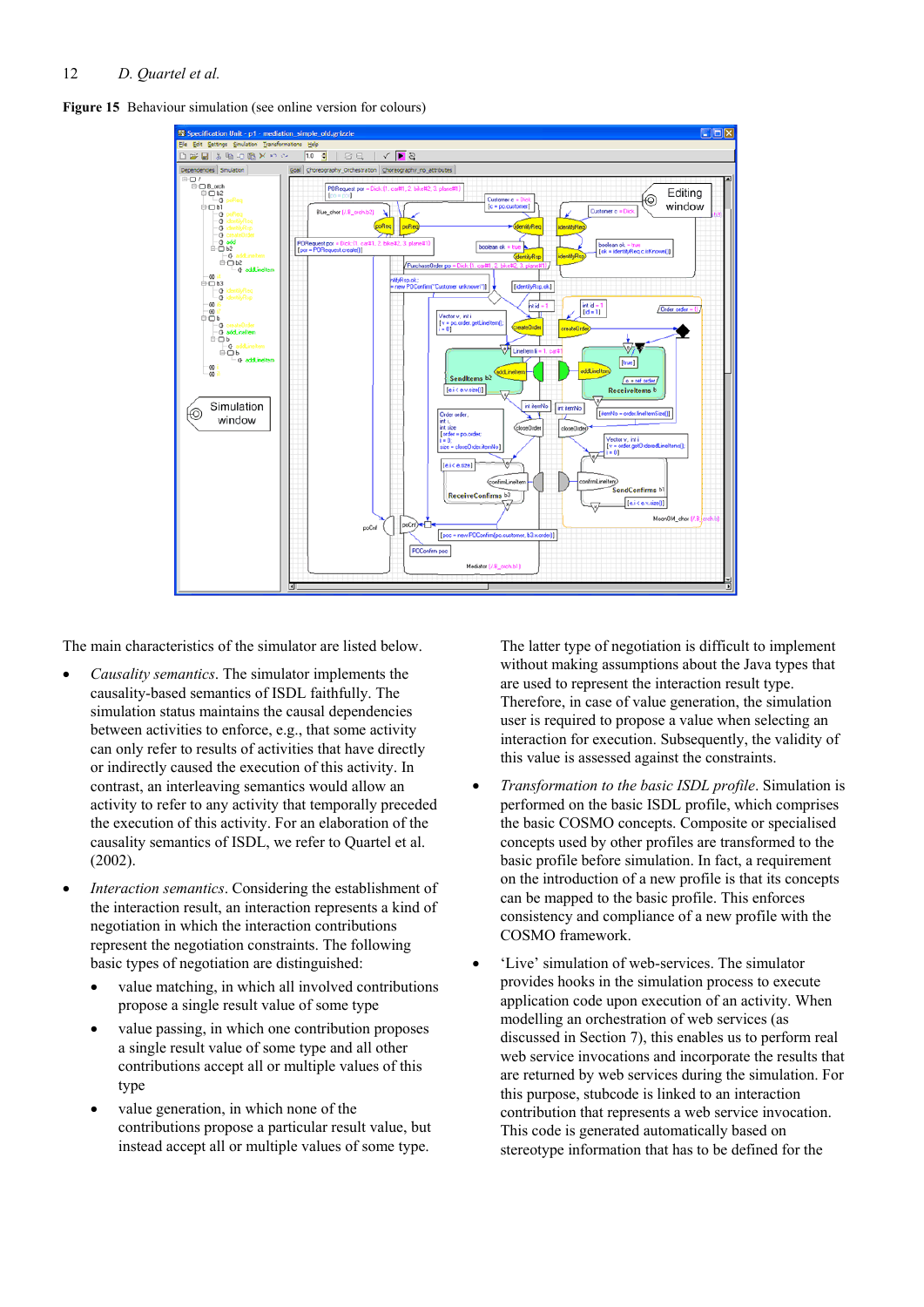interaction contribution, such as the web service's endpoint address and port type name.

In addition, the simulator allows external web-clients to invoke a web-service operation that is modelled by some interaction contribution. For this purpose, a web service proxy is automatically generated and deployed in an application server, again using stereotype information that has to be defined for the interaction contribution. This proxy is responsible for handling the reception of the invocation request and the return of the invocation result. In between, the proxy delegates the calculation of the invocation result to the simulator. For this purpose, the simulator executes the interaction contribution that models the establishment of the invocation result.

# **7 Implementation**

The design of an orchestration as described in Section 5 results in a platform independent model, since no assumptions are made on the technology that will be used for implementing the orchestration. This section explains how an orchestration model represented in ISDL can be transformed to a web services platform. This platform uses BPEL for specifying the implementation of the orchestrator and WSDL for specifying the services that are offered by the orchestrator and the orchestrated service providers.

### *7.1 Interaction refinement*

The abstract interaction concept of COSMO cannot be mapped directly onto interaction mechanisms supported by communication middleware. Most middleware assumes the less expressive interaction concept of message passing. This implies that an abstract interaction has to be refined to a composition of message passing interactions.

Figure 16(i) models message passing in terms of the COSMO interaction concept. A shorthand notation for this model construct that hides the role of middleware is depicted in Figure 16(ii). This shorthand is used in Figure 16(iii) to model an operation as a composition of three types of message passing: the sending of an invocation and the return of either an invocation result or a fault message. Figure 16(iv) depicts a shorthand notation for an operation, where the use of the reply-return part and the fail-catch part is optional, i.e., either one or both parts can be omitted.

The concepts of message passing and operation are used as target refinements of the abstract interaction concept. In case of the mediation example, an abstract interaction in the orchestration model is typically refined into a single operation. Rules for assessing the correctness of this refinement are presented in Quartel and van Sinderen (2007).

#### **Figure 16** Message passing and operations



#### *7.2 Behaviour transformation*

A designer may freely structure the behaviour of an orchestration model. However, not every structure can be mapped onto structures that are supported by an implementation language. Therefore, we define a set of behaviour implementation patterns (Dirgahayu et al., 2007) that are common to and thus, can be transformed to, various implementation languages. In addition, we define how frequently used behaviour modelling patterns, such as the workflow patterns in van der Aalst et al. (2003), can be transformed to these implementation patterns. In this way, behaviour models that comply to these patterns can be transformed to most implementation languages, including BPEL. This transformation consists of two main steps: the recognition of behaviour patterns and their mapping to BPEL constructs.

Besides constraining its structure, a behaviour model has to be annotated with information that is required as input to the transformation. This information may concern choices in the mapping of abstract behaviour constructs onto concrete BPEL constructs or extra design information that is needed at the platform specific level. Figure 17 depicts the annotations that are used for the transformation to BPEL/WSDL. These annotations are added as stereotype information to a behaviour model. The 'process' annotation is used to indicate which behaviour definition represents the complete orchestration behaviour and thus has to be mapped onto a BPEL process. The other annotations deal with the mapping of operations and the information model (see Section 7.3) onto WSDL. We have implemented a transformation that can generate a complete BPEL/WSDL model from a properly annotated behaviour model.

|  | Figure 17 BPEL/WSDL annotations |  |
|--|---------------------------------|--|
|--|---------------------------------|--|

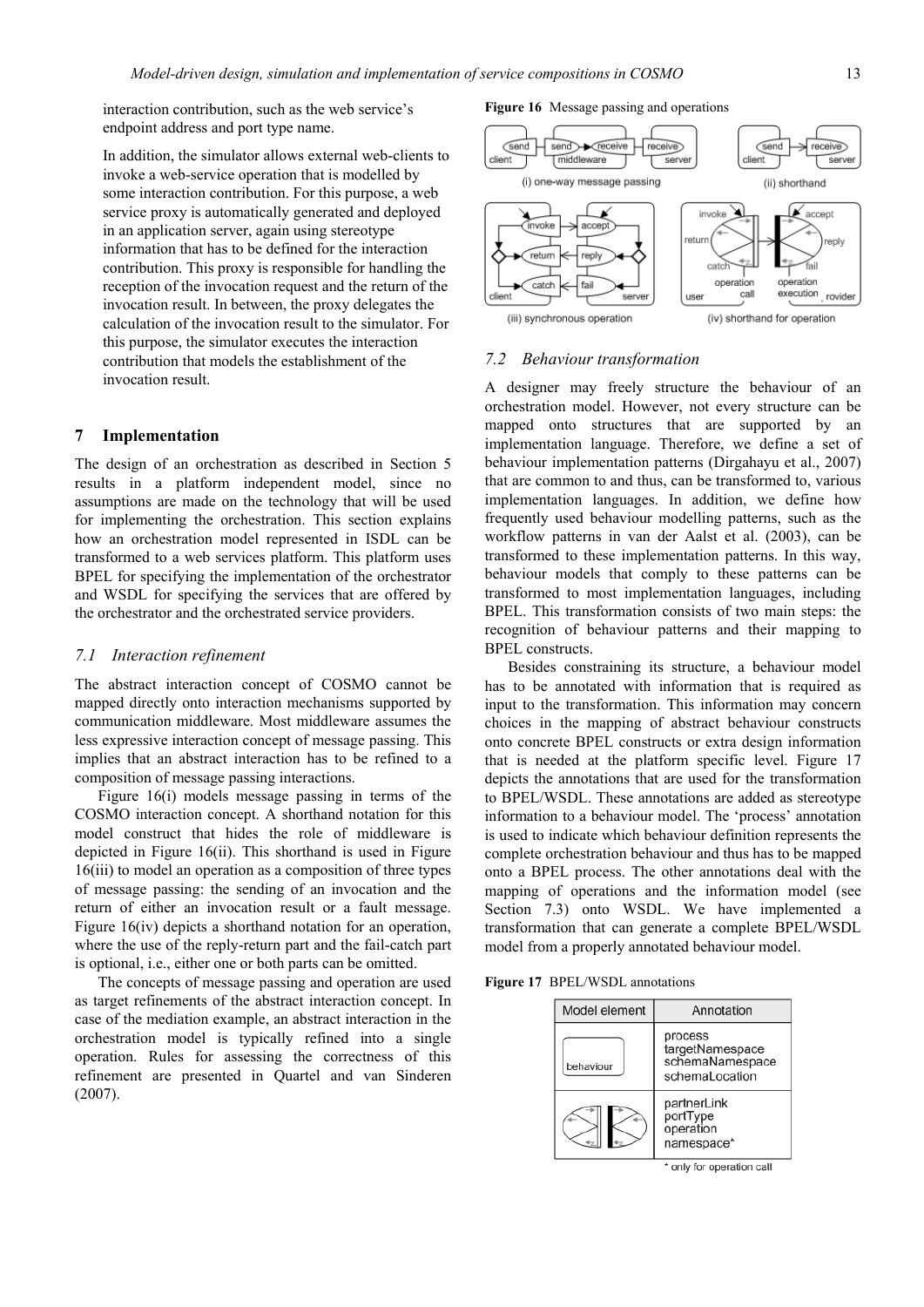Figure 18 illustrates the annotation of the refined behaviour model of the mediator in Figure 13(i).



**Figure 18** Annotated behaviour model of the mediator (see online version for colours)

# *7.3 Information transformation*

To transform an information model, we use an existing tool named hyperModel (http://www.xmlmodeling.com/hypermodel), which can generate an XML schema from a UML model complying with the UML2 Profile for XML Schema (http://www.xmlmodeling.com/documentation/specs). If an XML schema of the information model is available, its location (URL) should be set as the value for the schemaLocation annotation (see Figure 17).

Besides the information model, the expressions representing result constraints in terms of this information model have to be transformed. BPEL uses XPath (http://www.w3.org/TR/xpath) as its default query and expression language. Instead, for the design and simulation of the orchestration model, we have used Java to express interaction results and constraints. The following techniques may be used to transform Java expressions:

- 1 Restrict the use of Java expressions to ones that can be transformed to XPath expressions. For example, constraint 'c = poReq\$accept.por.customer' of operation identify can be transformed to an XPath expression, because it only involves assignment and references to object attributes.
- 2 Implement Java expressions as separate services. This implies that the orchestration model should be refined accordingly to include these services and their invocation.

We apply both techniques in combination. Where a Java expression cannot be transformed to an XPath expression it is implemented as a separate web service.

Some BPEL engines, e.g., ActiveBPEL Engine (http://www.active-endpoints.com) and Oracle BPEL Process Manager (http://otn.oracle.com/bpel), allow BPEL processes to contain Java classes or keywords. We do not consider the use of this feature, because it would cause a portability problem for the BPEL processes that are generated by our transformation. Each BPEL engine handles Java expressions in a BPEL process differently.

# **8 Related work**

Many, if not most, publications on service composition present particular approaches and techniques to solve the composition problem, i.e., how to find a composition of existing services that satisfies some service requirement. Descriptions and classifications of service composition approaches, such as static vs. dynamic, model-driven, ontology-driven, declarative, automated vs. manual, context-based and workflow vs. planning approaches, can be found in Dustdar and Schreiner (2005), Rao and Xu (2005), Milanovic and Malek (2004), Alamri et al. (2006). In general, the applicability of these approaches is limited because of the assumptions that are made. In addition, many approaches are technology and platform dependent.

In order to facilitate modelling, reasoning and analysing services and service compositions at more abstract (platform independent) levels, we developed the COSMO framework. There are a number of related activities in developing conceptual frameworks, such as WSMO (de Brujin et al., 2005), OWL-S (Martin et al., 2004), W3C's web services architecture (W3C, 2004) and SeSCE (Colombo et al., 2005). Among these frameworks, we consider OWLS and WSMO as the most prominent ones, both in terms of their expressiveness and the extent of usage and reference by the research community.

The relationship between the frameworks referred above and COSMO has been discussed in Quartel et al. (2007). We consider COSMO particularly strong in modelling the interacting behaviour of services and in its capability to integrate existing languages for modelling the information aspect. Furthermore, service behaviours can be modelled and related at distinct abstraction levels, using the same (small) set of concepts. To exploit this strength, we developed practical support to apply the framework for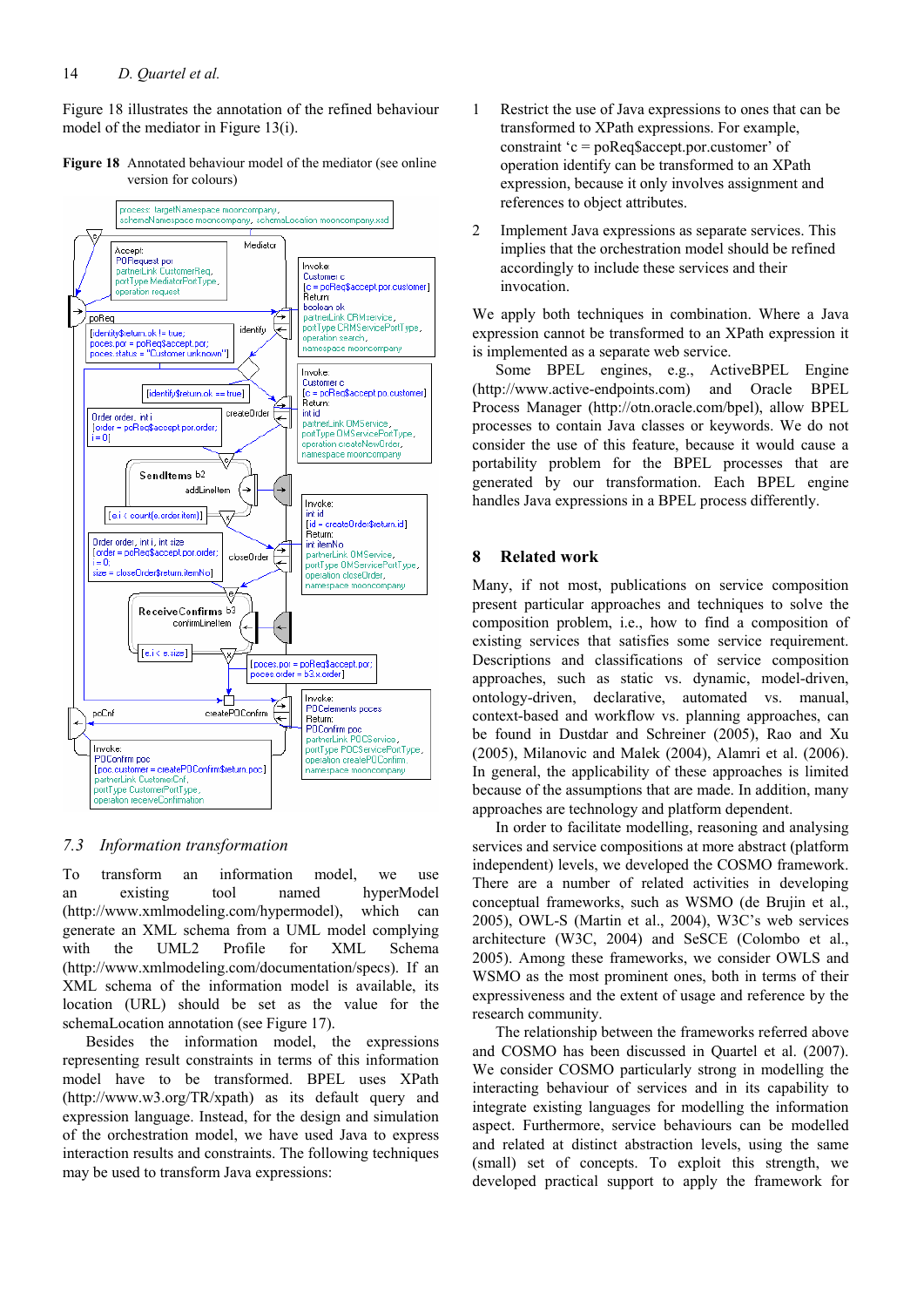designing, simulating and implementing service composition behaviours, as presented in this paper.

WSMO uses BPMO (Business Process Modelling Ontology) (Belecheanu et al., 2007), which extends and restricts the use of BPMN (OMG-BPMN, 2006), to facilitate the graphical modelling of the behaviour of web services. Adopting from BPMN, BPMO uses message flows for modelling interaction between web services. A BPMN message flow represents a message sent from a sender to a receiver. The message passing concept does not, however, allow for the modelling of choreographies or orchestrations at high abstraction levels, like in COSMO. WSMO is mainly supported by two integrated development environments (IDEs), namely WSMO studio (http://www.wsmostudio.org/) and Web Service Modeling Toolkit (http://sourceforge.net/projects/wsmt). These IDEs consist of several tools, e.g., for creating WSMO elements and reasoning ontologies. All WSMO elements are specified as ontologies in the Web Service Modeling Language (WSML) (http://www.wsmo.org/wsml). To our knowledge no support is currently available from these IDEs for the analysis and simulation of the behaviour of web services. Two alternatives for executing a WSMO web service specification are

- 1 to execute the specification on the Web Service Modeling Execution (WSMX) environment ([http://www.wsmx.org)
- 2 to execute it as extended BPEL (Filipowska et al, 2007).

A drawback of both alternatives is that they use non-standard implementation languages.

Currently, only a few tools are available that support the modelling and implementation of service behaviour in OWL-S. Elenius et al. (2005) and Scicluna et al. (2004) have developed an editor that supports the visual creation and modification of OWL-S specifications. Composite processes are modelled using a notation based on UML Activity diagrams. Since the interaction concept underlying OWL-S and UML Activity diagrams is based on message passing, the abstract modelling of service behaviour is not supported. Narayana et al. (2002) have defined an execution semantics for process models in OWLS through a mapping onto Petri nets. This mapping allows for the analysis of process models, such as simulation, reachability analysis and deadlock detection. Concerning the implementation of OWL-S specifications, Gannod et al., (2005) present an approach and tool to facilitate the generation of OWL-S groundings, i.e., mappings of service operations and processes to concrete and executable realisations, e.g., in BPEL and WSDL. A model transformation from (parts of) OWL-S to BPEL is reported in Bordbar et al. (2007).

At the platform specific level several integrated tools are available for specifying and simulating BPEL processes. ActiveBPEL Designer (http://www.active-endpoints.com) and Oracle BPEL Designer (http://otn.oracle.com/bpel) use graphical representations of BPEL constructs to facilitate the specification task, whereas Intalio BPMS Designer (http://bpms.intalio.com) uses the BPMN notation. Graphical representations of BPEL constructs require designers to be knowledgeable in BPEL before they can model a service composition in ActiveBPEL Designer or Oracle BPEL Designer. Instead, the BPMN notation is platform independent. However, to be able to simulate a model of a service composition in Intalio BPMS Designer, designers have to add BPEL-specific information to the model. In our COSMO tools, the simulator can simulate a model of a service composition without having to add BPEL-specific information, except when it is used for simulating 'live' web services. BPEL-specific information is mandatory in the transformation step only. The use of conceptual frameworks, such as COSMO, allows business analysts or architects who are experts in service composition in the business domain to model and analyse service compositions at a platform independent level, thereby requiring little or no knowledge about the concrete technology that is used to implement services, such as BPEL.

### **9 Conclusions and future work**

In this paper we have demonstrated the application of the COSMO framework for service composition. This framework provides a conceptual basis to model and reason about services at multiple, related abstract levels. In order to support the practical application of the COSMO framework, we have presented:

- reference models and guidelines (design steps) for designing service compositions
- an editor for constructing service models at different abstraction levels
- a simulator for analysing the behaviour of services and service compositions
- a transformation to map a service orchestration onto an implementation in BPEL/WSDL.

These contributions facilitate the specification, design, analysis and implementation tasks in a service development process. For analysis, only simulation is considered in this paper. Techniques to analyse the conformance and interoperability between service models have been presented in Quartel and van Sinderen (2007). These techniques use Petri net tools for reachability and deadlock analysis and OWL reasoners to match interaction constraints. For this purpose, a mapping from COSMO to Petri nets (for the behaviour aspect) and OWL (for the information aspect) has been defined.

In general, one may want to use different languages for specifying, designing, analysing or implementing service models. For example, for the purpose of analysis the choice of language will depend on the type of analysis one wants to perform. Therefore, in future work, we want to support mappings between COSMO and additional languages, such as BPMN for specification and Promela to support model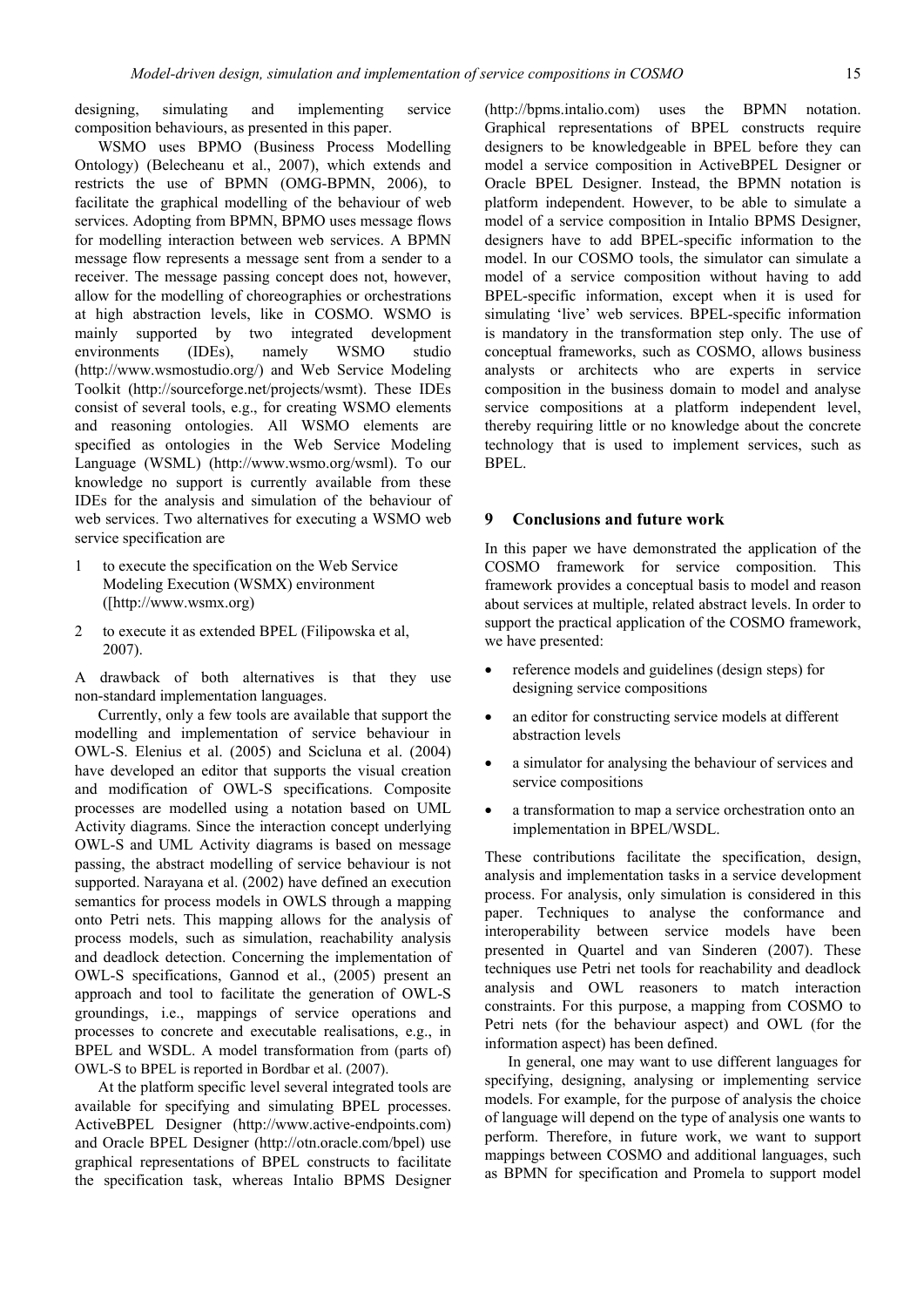#### 16 *D. Quartel et al.*

checking. The role of COSMO in these mappings is to serve as a common semantical meta-model that allows one to relate models produced in different languages.

Furthermore, we want to complement the COSMO framework with concrete techniques for service composition and discovery at a platform independent level. We do this by studying and extending existing approaches and techniques and describing them in terms of the concepts and facilities that are offered by the COSMO framework. Another topic for future work is the development of (transformation) support for mapping orchestrated services expressed in COSMO onto additional service platforms that are based on industry standards. Examples of these service platforms are OSGi (http://www.osgi.org) and SCA (http://www.osoa.org/display/Main/Service+Component+Ar chitecuture+Home).

### **Acknowledgements**

This work is part of the Freeband A-Muse project (http://amuse.freeband.nl), which is sponsored by the Dutch Government under contract BSIK 03025.

### **References**

- Alamri, A., Eid, M and El Saddik, A. (2006) 'Classification of the state-of-the-art dynamic web services composition', *International Journal of Web and Grid Services*, Vol. 2, No. 2, pp.148–166.
- Baader, F., Calvanese, D., McGuinnes, D., Nardi, D. and Patel-Schneider, P. (2003) *The Description Logic Handbook: Theory, Implementation and Applications,* Cambridge University Press, ISBN 0521781760.
- Belecheanu, R., Cabral, L., Domingue, J., Gaaloul, W., Hepp, M., Filipowska, A., Kaczmarek, M., Kaczmarek, T., Nitzsche, J., Norton, B., Pedrinaci, C., Roman, D., Stollberg, M. and Stein, S. (2007) 'Business process ontology framework', *Deliverable 1.1. Project IST 026850 SUPER*.
- Bordbar, B., Howells, G., Evans, M. and Staikopoulos, A. (2007) 'Model transformation from OWL-S to BPEL via SiTra', *Model Driven Architecture – Foundations and Applications*, pp.43–58, Lecture Notes in Computer Science 4530, Springer Berlin/Heidelberg, ISSN 0302-9743 (Print), 1611-3349 (Online).
- de Bruijn, J. et al. (2005) 'Web Service Modeling Ontology (WSMO)', W3C member submission 3 June 2005, available at http://www.w3.org/Submission/WSMO/.
- Colombo, M., Di Nitto, E., Di Penta, M., Distante, D., Zuccalà, M. (2005) 'Speaking a common language: a conceptual model for describing service-oriented systems', *Proceedings of the 3rd International Conference on Service-Oriented Computing,* ICSOC 2005, pp.48–60, Lecture Notes in Computer Science 3826, Springer Berlin/Heidelberg, ISSN 0302-9743 (Print), 1611-3349 (Online).
- Dirgahayu, T., Quartel, D. and van Sinderen, M. (2007) 'Development of transformations from business process models to implementations by reuse', *3rd International Workshop on Model-Driven Enterprise Information Systems,*  Funchal, Portugal, pp.41-50. INSTICC Press, ISBN 978-989-8111-00-5.
- Dustdar, S. and Schreiner, W. (2005) 'A survey on web services composition', *International Journal of Web and Grid Services*, Vol. 1, No. 1, pp.1–30, ISSN 1741-1106.
- Elenius, D., Denker, G., Martin, D., Gilham, F., Khouri, J., Sadaati, S. and Senanayake, R. (2005) 'The OWL-S editor – a development tool for semantic web services', *Proceedings of the Second European Semantic Web Conference*, ESWC 2005, pp.78–92, Lecture Notes in Computer Science 3532, Springer Berlin/Heidelberg, ISSN 0302-9743 (Print), 1611-3349 (Online).
- Filipowska, A., Haller, A., Kaczmarek, M., van Lessen, T., Nitzsche, J. and Norton, B. (2007) 'Process ontology language and operational semantics for semantic business processes', *Deliverable 1.3. Project IST 026850 SUPER*.
- Gannod, G.C., Brodie, R.J. and Timm, J.T.E. (2005) 'An interactive approach for specifying OWL-S groundings', *Proceedings of the 2005 Ninth IEEE International EDOC Enterprise Computing Conference*, EDOC 2005, 15–19 September, Enschede, The Netherlands, pp.251–260, ISBN 0-7695-2441-9.
- Lamsweerde, A. (2001) 'Goal-oriented requirements engineering: a guided tour', *Proceedings of the 5th IEEE International Symposium on Requirements Engineering* (RE'01), pp.249–263, ISBN 0-7695-1125-2.
- Martin, D., et al. (2004) 'OWL-S: semantic markup for web services – W3C member submission 22 November 2004', available at http://www.w3.org/Submission/OWL-S.
- McGuinnes, D.L. and van Harmelen, F. (2004) 'OWL web ontology language overview – W3C recommendation 10 February 2004', available at http://www.w3.org/TR/owlfeatures/.
- Milanovic, N. and Malek, M. (2004) 'Current solutions for web service composition', *IEEE Internet Computing*, Vol. 8, No. 6, pp.51–59, ISSN 1089-7801.
- Narayanan, S. and McIlraith S. (2002) 'Simulation, verification and automated composition of web services', *Proceedings of the 11th International Conference on World Wide Web*, Honolulu, Hawaii, USA, pp.77–88, ISBN 1-58113-449-5.
- OMG-OCL. (2006) 'Object Constraint Language Version 2.0', formal/06-05-01.
- OMG-BPMN (2006) 'Business Process Modeling Notation Specification', dtc/06-02-01.
- Prud'hommeaux, E. and Seaborne, A. (2007) '*S*PARQL query language for RDF – W3C proposed recommendation 12 November 2007', http://www.w3.org/TR/rdf-sparql-query/.
- Quartel, D.A.C., Ferreira Pires, L. and van Sinderen, M.J. (2002) 'On architectural support for behaviour refinement in distributed systems design', *Journal of Integrated Design & Process Science*, Vol. 6, No. 1, pp.1–30, ISSN 1092-0617.
- Quartel, D.A.C., Dijkman, R.M. and van Sinderen, M.J. (2005) 'Extending profiles with stereotypes for composite concepts', *The 8th ACM/IEEE International Conference on Model Driven Engineering Languages and Systems (MoDELS)*, 2–7 Oct 2005, Montego Bay, Jamaica, pp.232–247. Lecture Notes in Computer Science 3713, Springer Verlag, ISSN 0302-9743 ISBN 978-3-540-29010-0.
- Quartel, D.A.C., Steen, M.W.A., Pokraev, S.V. and van Sinderen, M.J. (2007) 'COSMO: a conceptual framework for service modelling and refinement', *Information Systems Frontiers*, Vol. 9, Nos. 2–3, pp.225–244. ISSN 1387-3326 (Print), 1572-9419 (Online).